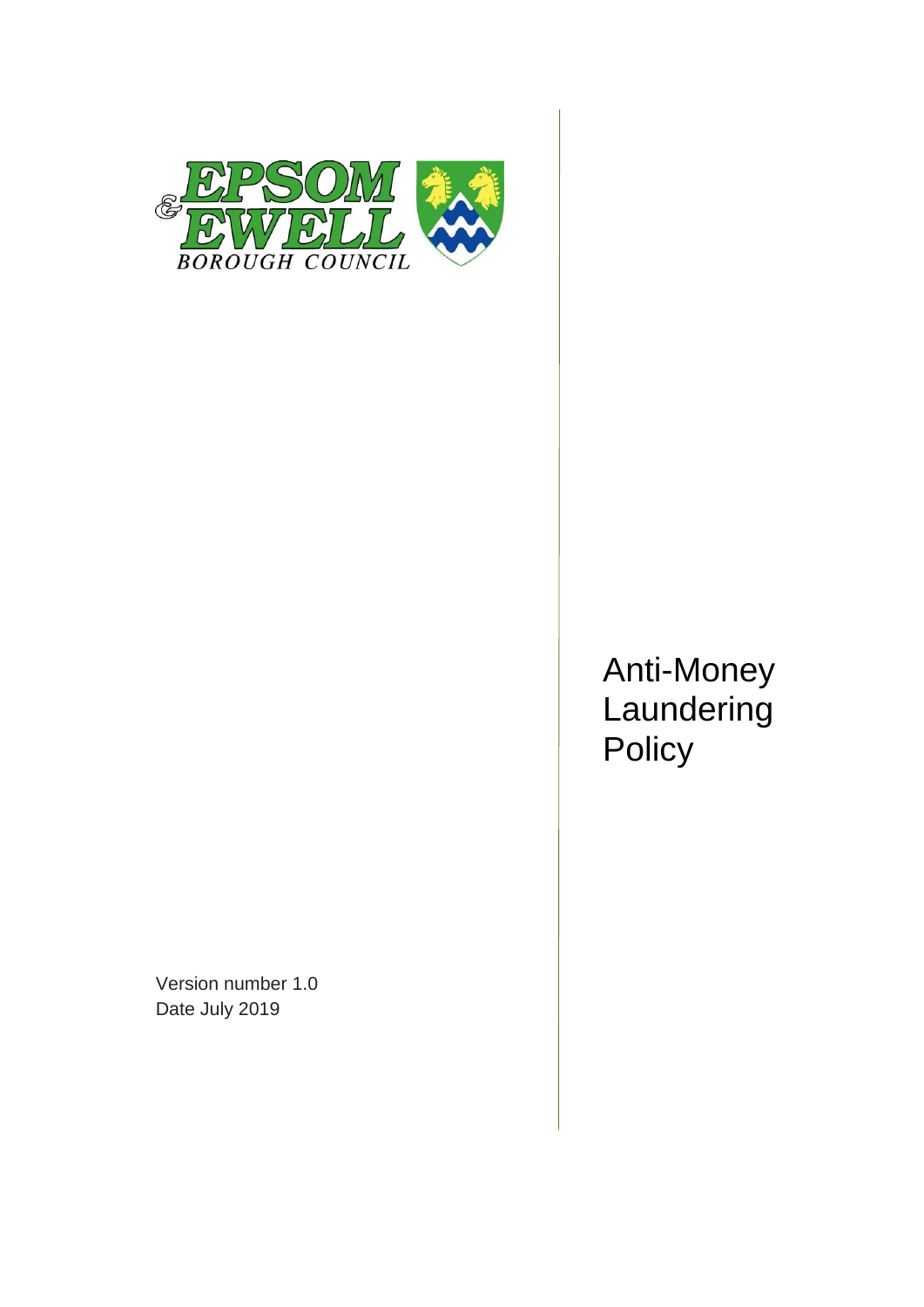# **Tracking**

| <b>Policy Title</b>       | Anti-Money Laundering<br>Policy              |                            |                  |
|---------------------------|----------------------------------------------|----------------------------|------------------|
| LT sign off               |                                              |                            |                  |
| <b>Committee</b>          | <b>Strategy &amp; Resources</b><br>Committee | <b>Date</b><br>approved    | <b>July 2019</b> |
| <b>Review due</b><br>date | <b>Every Three Years</b>                     | <b>Review</b><br>completed |                  |
| <b>Service</b>            | Policy, Performance &<br>Governance          |                            |                  |

## Revision History

| Revision<br>Date | Revisor | <b>Previous</b><br>Version | <b>Description of Revision</b> |
|------------------|---------|----------------------------|--------------------------------|
|                  |         |                            |                                |
|                  |         |                            |                                |
|                  |         |                            |                                |

# Document Approvals

Each revision requires the following approvals:

| Sponsor      | Name              | Date |
|--------------|-------------------|------|
| Approval     |                   |      |
| Head of      | Gillian McTaggart |      |
| Policy,      |                   |      |
| Performance  |                   |      |
| & Governance |                   |      |
|              |                   |      |
|              |                   |      |
|              |                   |      |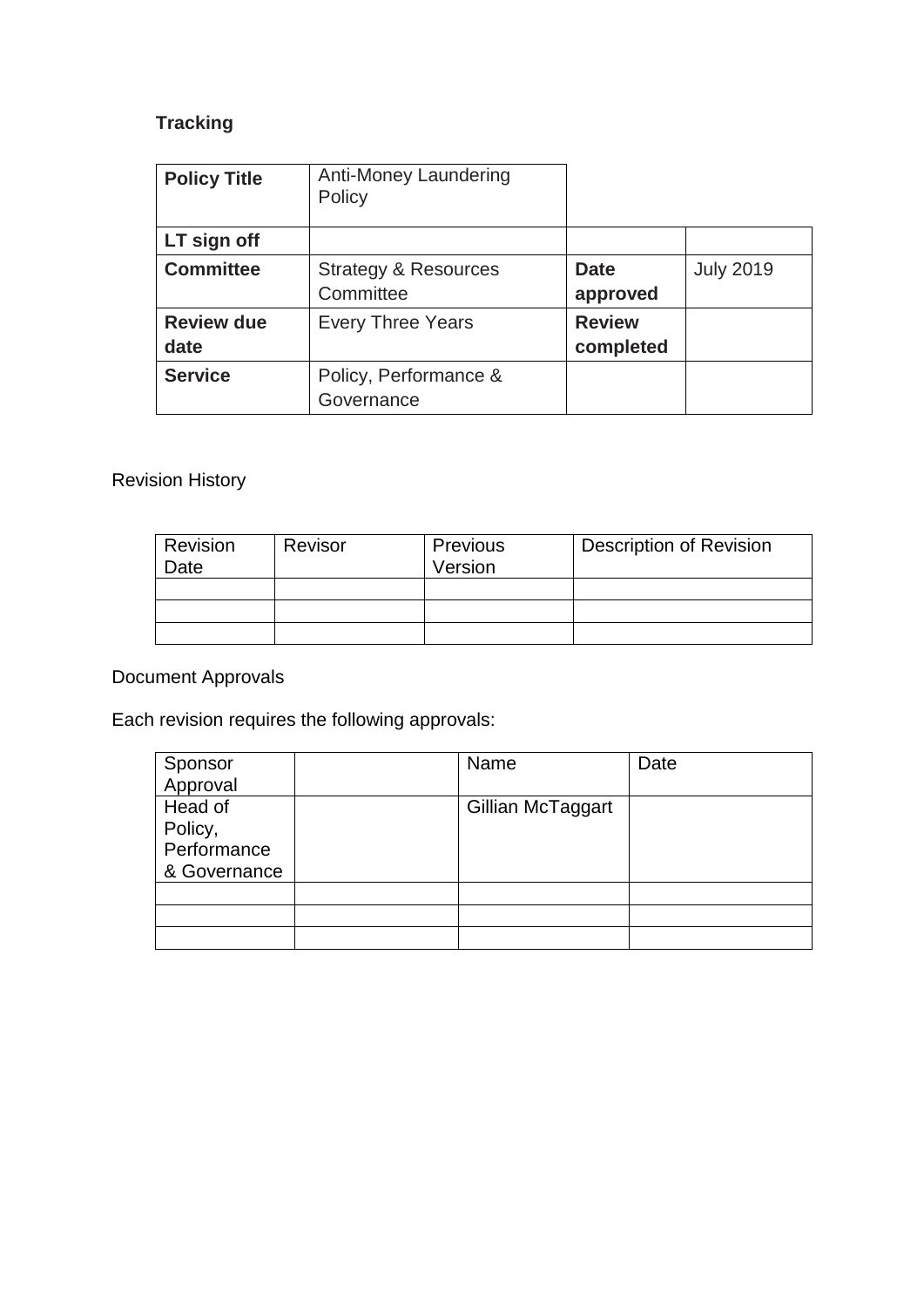### **ANTI-MONEY LAUNDERING POLICY**

#### **1.0 INTRODUCTION**

- 1.1 The Council has a zero tolerance policy concerning money laundering and is committed to the highest standards of conduct.
- 1.2 The Proceeds of Crime Act 2002, the Terrorism Act 2000 and the Money Laundering, Terrorist Financing and Transfer of Funds (Information on the Payer) Regulations 2017 place obligations on the Council and its employees to ensure that procedures are in place to prevent the Council's services being used for money laundering and terrorist financing
- 1.3 This policy sets out the process to minimise the risk, as well as provide guidance on the Council's money laundering procedures. Adhering to this policy and guidance will protect employees from the risk of prosecution if an employee becomes aware of money laundering activity while employed by the Council. The policy is not intended to prevent customers and service providers from making payments for Council services, but to minimise the risk of money laundering in high value cash transactions.

#### **2.0 DEFINITION OF MONEY LAUNDERING**

- 2.1 The Council defines money laundering as the process where the proceeds of crime and the true ownership of those proceeds are changed so that they appear to come from a legitimate source.
- 2.2 The main Money Laundering offences are :
	- Concealing, disguising, converting, transferring or removing criminal property from the UK (section 327 of the Proceeds of Crime Act 2002;
	- Arranging entering into or being concerned in an arrangement which a person knows or suspects facilitates the acquisition, retention use or control of criminal property by or behalf of another person (section 328);
	- Acquisition acquiring, using or possessing criminal property (section 329).
- 2.3 This policy also covers 'third party' offences that relate to the suspicion or knowledge that money laundering is taking place, including:
	- Failure to disclose one of the principle offences listed above:
	- Tipping Off where someone informs a person who is, or suspected of being involved in money laundering, in such a way as to reduce the likelihood of or prejudice an investigation.

#### **3.0 COUNCIL'S OBLIGATIONS**

- 3.1 The Council will ensure that at a minimum its policies and procedures include reference to the following:
	- Appoint a Money Laundering Reporting Officer (MLRO) to receive any disclosures from employees relating to money laundering;
	- Implement a procedure to enable the reporting of suspicions of money laundering;
	- Apply customer due diligence in certain business relationships;
	- Obtain information on the purpose of certain business relationships;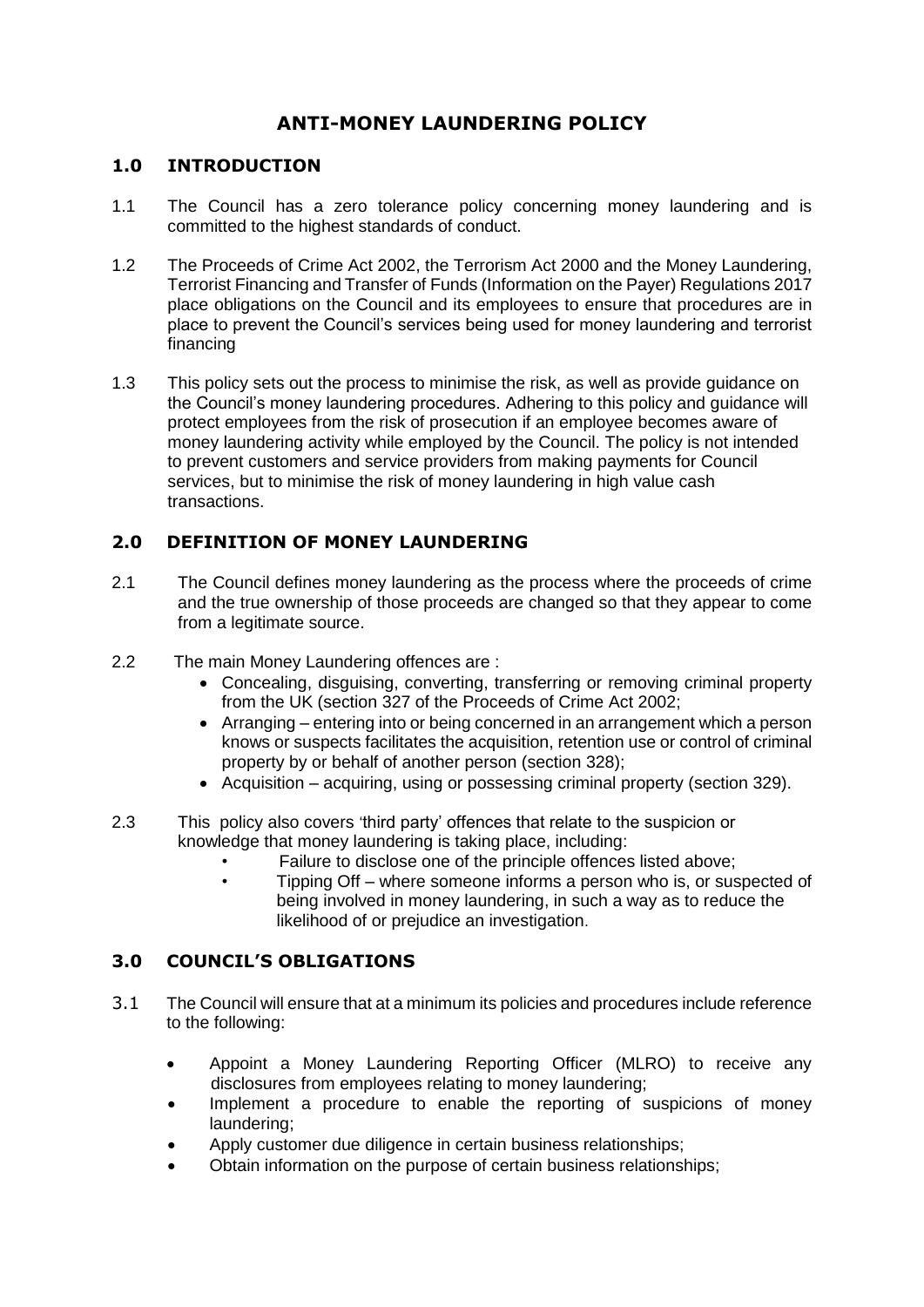- Maintain a record of incidents that have been reported to the MLRO
- Provide training for relevant staff on how to identify the signs of potential money laundering transactions.

### **4.0 MONEY LAUNDERING REPORTING OFFICER**

- 4.1 The officer nominated (MLRO) to receive disclosures about money laundering activity within the council is Gillian McTaggart, The Head of Policy, Performance & Governance and can be contacted as follows: Email: [gmctaggart@epsom-ewell.gov.uk](mailto:gmctaggart@epsom-ewell.gov.uk) Tel No 01372 732224
- 4.3 In the absence of the MLRO, Lee Duffy , Chief Finance Officer is authorised to deputise for him and can be contacted as follows:- Email: [lduffy@epsom-ewell.gov.uk](mailto:lduffy@epsom-ewell.gov.uk) Tel No 01372 732210

#### **5.0 DISCLOSURE PROCEDURE**

#### **Procedure for reporting potential cases of Money Laundering**

5.1 If there are doubts over the validity of the customer or representative of an organisation, requests should be made to at the very least confirm their identification and address. Valid forms of identity and proof of address are:

#### *Identity*

- Current Passport
- Current full UK photocard Driving Licence (old style provisional licences will not be accepted)
- Current full UK driving licence (old version)
- Current EEA member state identity card (please note that UK National Identity cards are no longer valid as proof of identity for anti-money laundering purposes)
- Current identity card issued by the Electoral Office for Northern Ireland
- Current shotgun or firearms certificate
- Evidence of entitlement to state of locally funded benefit
- Registered accounts or credit reference agency search with company ID
- Foreign overseas ID

#### *Address*

- Council Tax demand notice (current year)
- Credit card Statement dated within the last 3 months.
- Utility Bill dated within the last 3 months.
- Current UK driving licence (old full licence or new photo-card licence) if not used for evidence of name (old style provisional licences will not be accepted)
- Evidence of entitlement to state of locally funded benefit
- Documents issued by HMRC e.g. tax code notices(current year) ( or equivalent for non UK residents)
- 5.2 If the customer or organisation is unable to provide any of the above to confirm their status, details of the transaction should be recorded using the Disclosure Report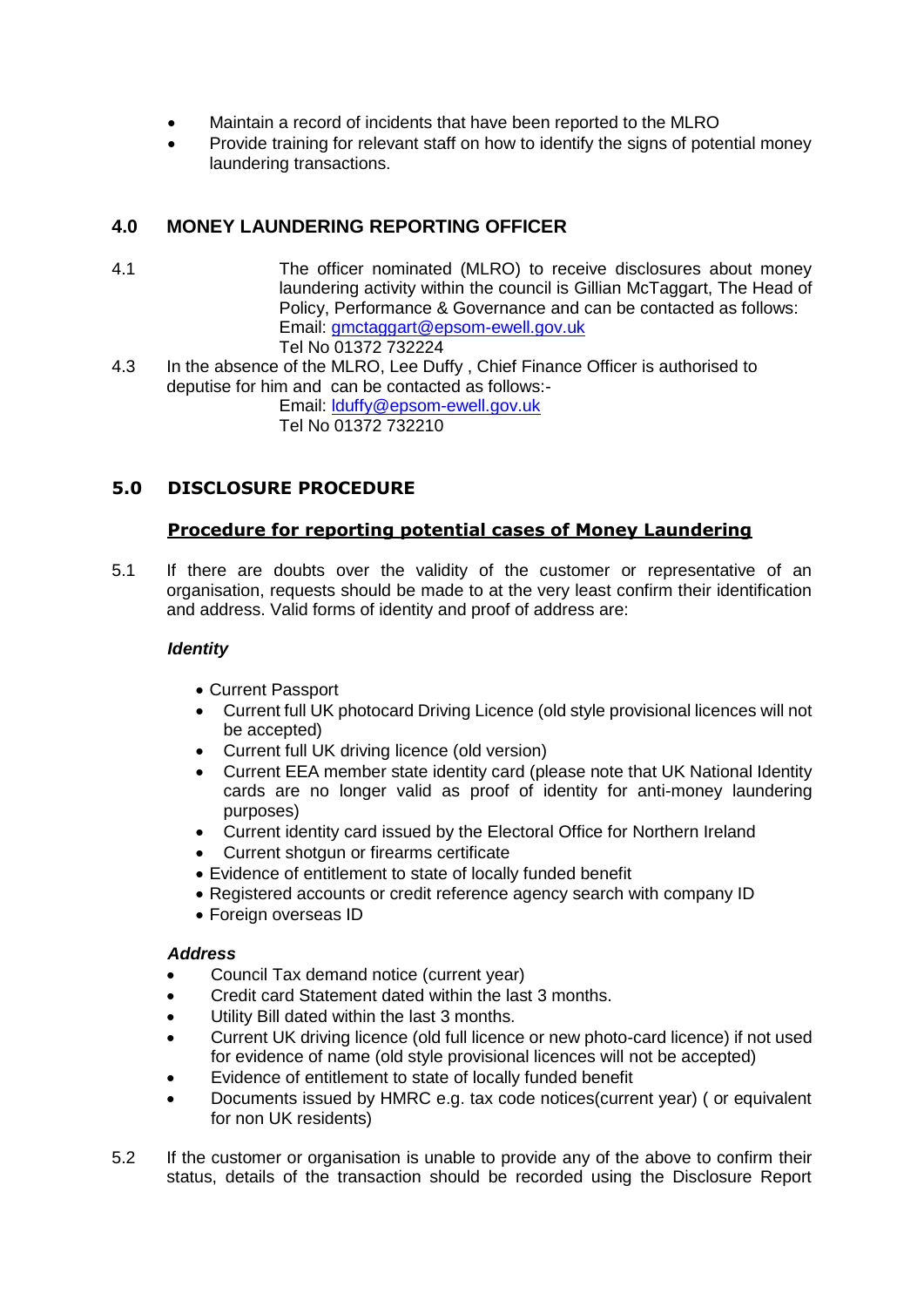(Appendix A). Any queries regarding the validity of ID should be referred to the MLRO who may require certified copies or documents in English.

- 5.3 Should an officer suspect a case of money laundering, they should in the first instance stop any further processing of the suspicious transaction and record the details of the transaction. The customer should be handed back any cash.
- 5.4 The Disclosure Report should be sent to the MLRO promptly, so that the transaction can be properly investigated. Under the Money Laundering regulations there is no deminimis amount for making a disclosure and as such any cash transaction (irrespective of value) should be reported. In addition, disclosures should be made in the following circumstances:
	- Any cash transactions of £5,000 and over
	- There is doubt in the validity of information provided to support a transaction
	- Unusual patterns of transactions that have no apparent purpose or visible lawful purpose
- 5.5 The MLRO must follow up suspected money laundering transactions. If it is concluded that the transaction is likely to result in money laundering the matter must be reported to the National Crime Agency (NCA) for further action. In no circumstances should the council attempt to investigate the matter as it may prejudice any investigation that the Police carry out. Disclosure reports must be retained for at least one year.
- 5.6 The MLRO should consider the following as part of their investigation:
	- Other transactions from the same individual or organisation
	- The type and length of any business relationship
	- The number of one off transactions
	- Any due diligence information held
	- Undertake any other reasonable enquiries that they feel may be appropriate
- 5.7 **At no time and under no circumstances should you voice any suspicions** to the person(s) whom you suspect of money laundering.

#### **6.0 TRAINING**

6.1 The Council will take appropriate measures to ensure that employees who may be affected by Money Laundering Legislation are made aware of the risk of money laundering and are aware of these procedures as to how to deal with the risk.

#### **7.0 CONCLUSION**

- 7.1 The legislative requirements concerning anti-money laundering procedures are lengthy and complex. This Policy has been written so as to enable the Council to meet the legal requirements in a way which is proportionate to the very low risk to the Council of contravening the legislation.
- 7.2 Should you have any concerns whatsoever regarding any transactions then you should contact the MLRO.

#### **RELATED POLICIES**

Anti-Fraud and Anti-Corruption Strategy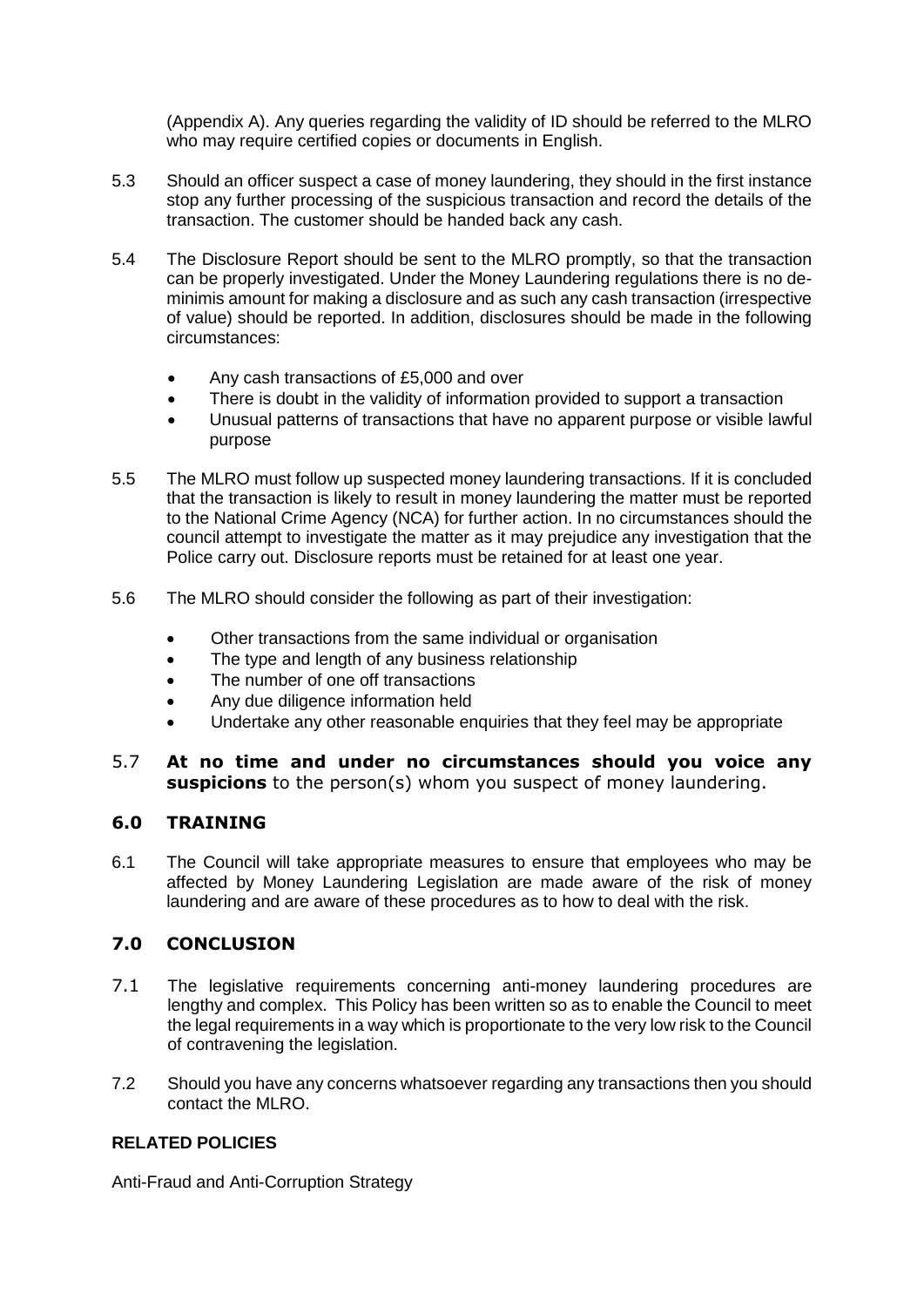Anti-Money Laundering Policy Whistleblowing policy Conflict of Interest Policy HR Policy

The Fraud Response Plan will be reviewed every two years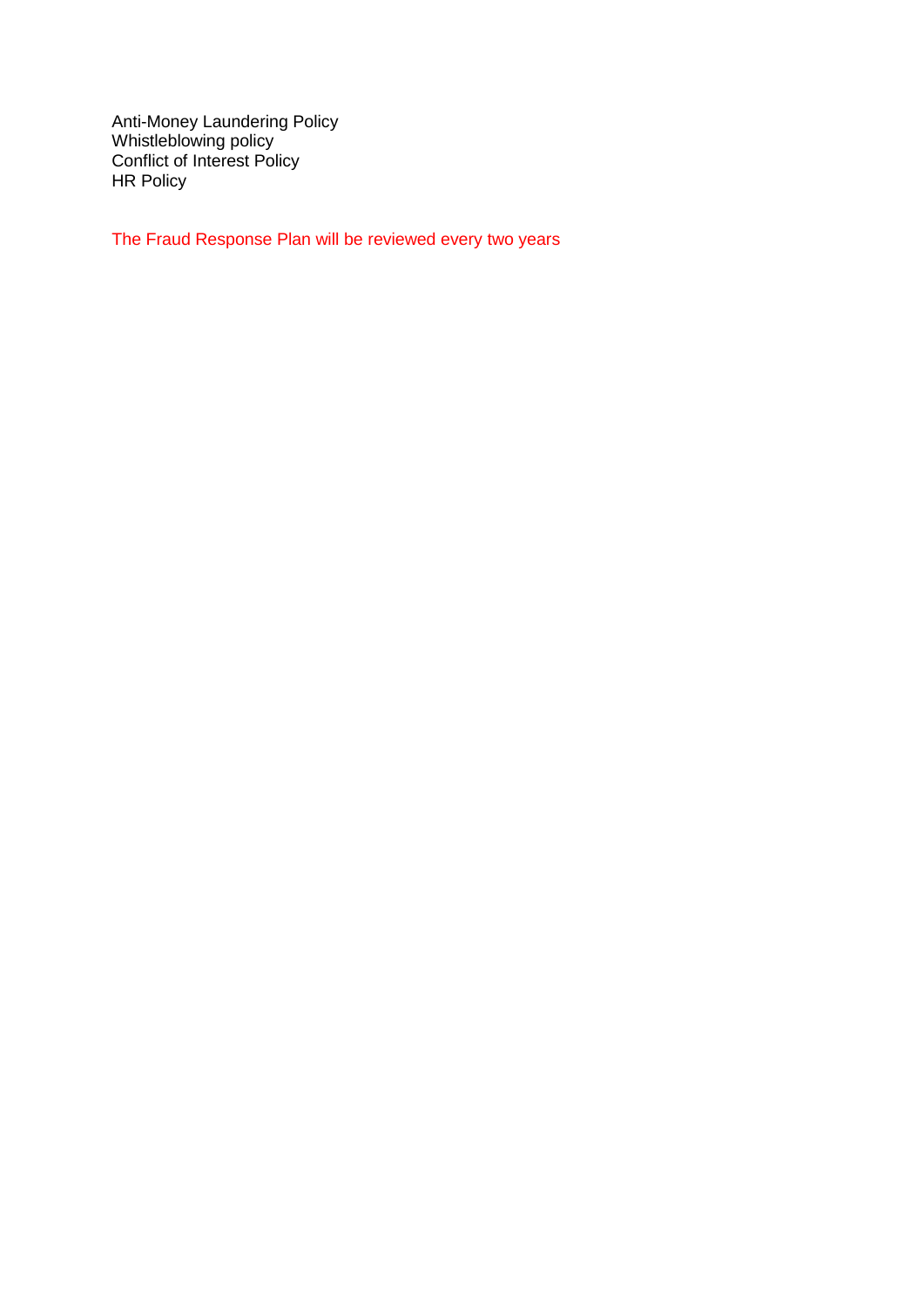APPENDIX 1



# **CONFIDENTIAL**

# **Money Laundering Disclosure Report**

**To: Money Laundering Reporting Officer**

**Reporting Officer** ………………………………………… *[insert name of employee]*

**Directorate: ………………………………………. Ext/Tel No:……………………………..**

**Date of Transaction ………………………………….**

**DETAILS OF SUSPECTED OFFENCE:**

**Name(s) and address(es) of person(s) involved:** *[if a company/public body please include details of nature of business]*

**Details of Transaction - Nature, value and timing of activity involved:** *[Please include full details e.g. what, when, where, how. Continue on a separate sheet if necessary]*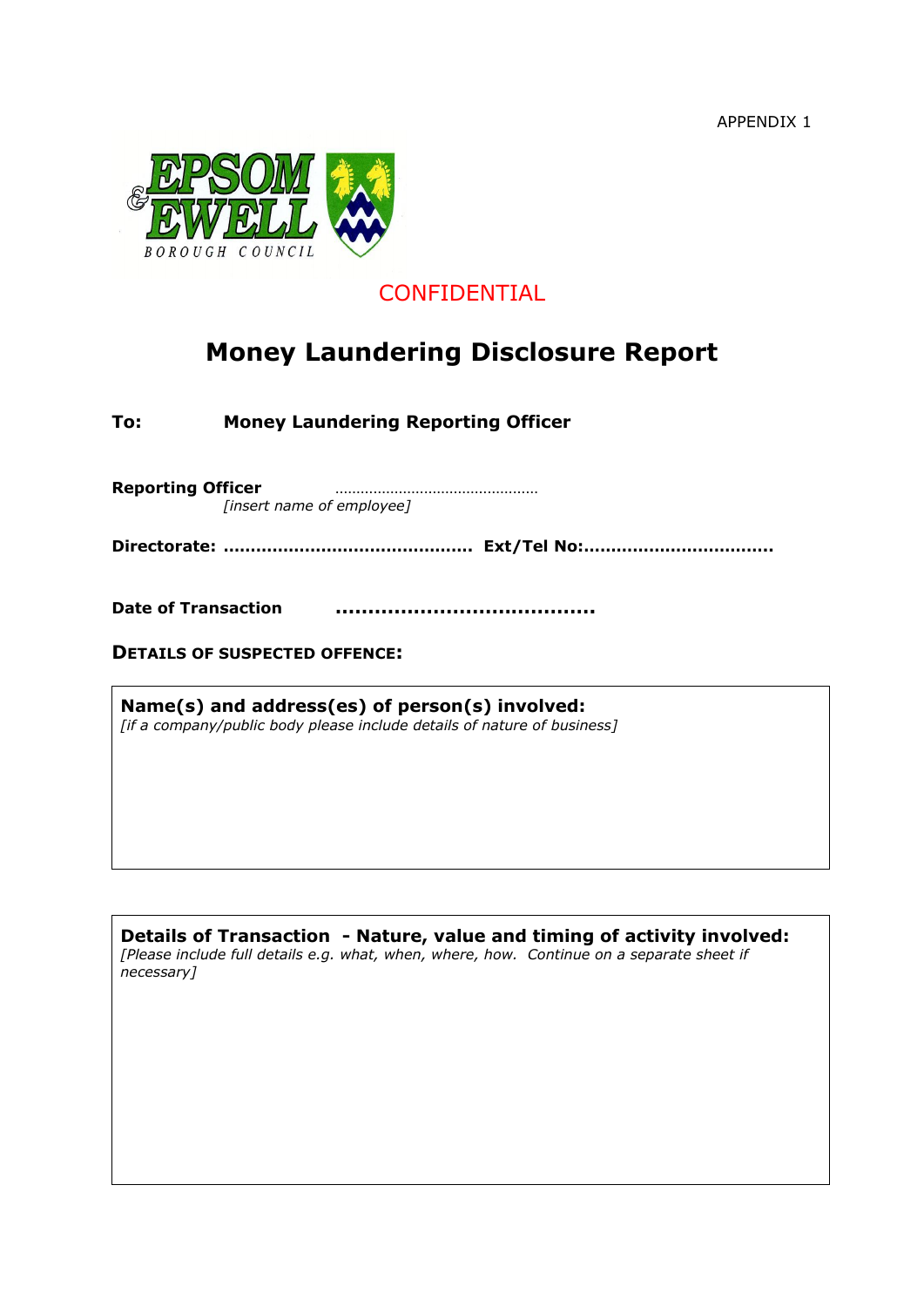| Nature of suspicions regarding such activity:<br>[Please continue on a separate sheet if necessary]                                            |     |           |
|------------------------------------------------------------------------------------------------------------------------------------------------|-----|-----------|
| Has any investigation been undertaken (as far as you are<br>aware)?<br>[Please tick the relevant box]<br>If yes, please include details below: | Yes | <b>No</b> |
|                                                                                                                                                |     |           |
| Have you discussed your suspicions with anyone<br>else?<br>[Please tick the relevant box]                                                      | Yes | No        |
| If yes, please specify below, explaining why such discussion was necessary:                                                                    |     |           |
|                                                                                                                                                |     |           |
| Have you consulted any supervisory body guidance re<br><b>money laundering? (e.g. the Law Society)</b> [Please tick the                        | Yes | No        |

**If yes, please specify below:**

*relevant box]*

| Is there any other information that you feel is relevant |  |  |  |
|----------------------------------------------------------|--|--|--|
|                                                          |  |  |  |
|                                                          |  |  |  |
|                                                          |  |  |  |

**Signed**:…………………………………………………… **Dated**:…………………………………

*Please do not discuss the content of this report with anyone you believe to be involved in the suspected money laundering activity described. To do so may*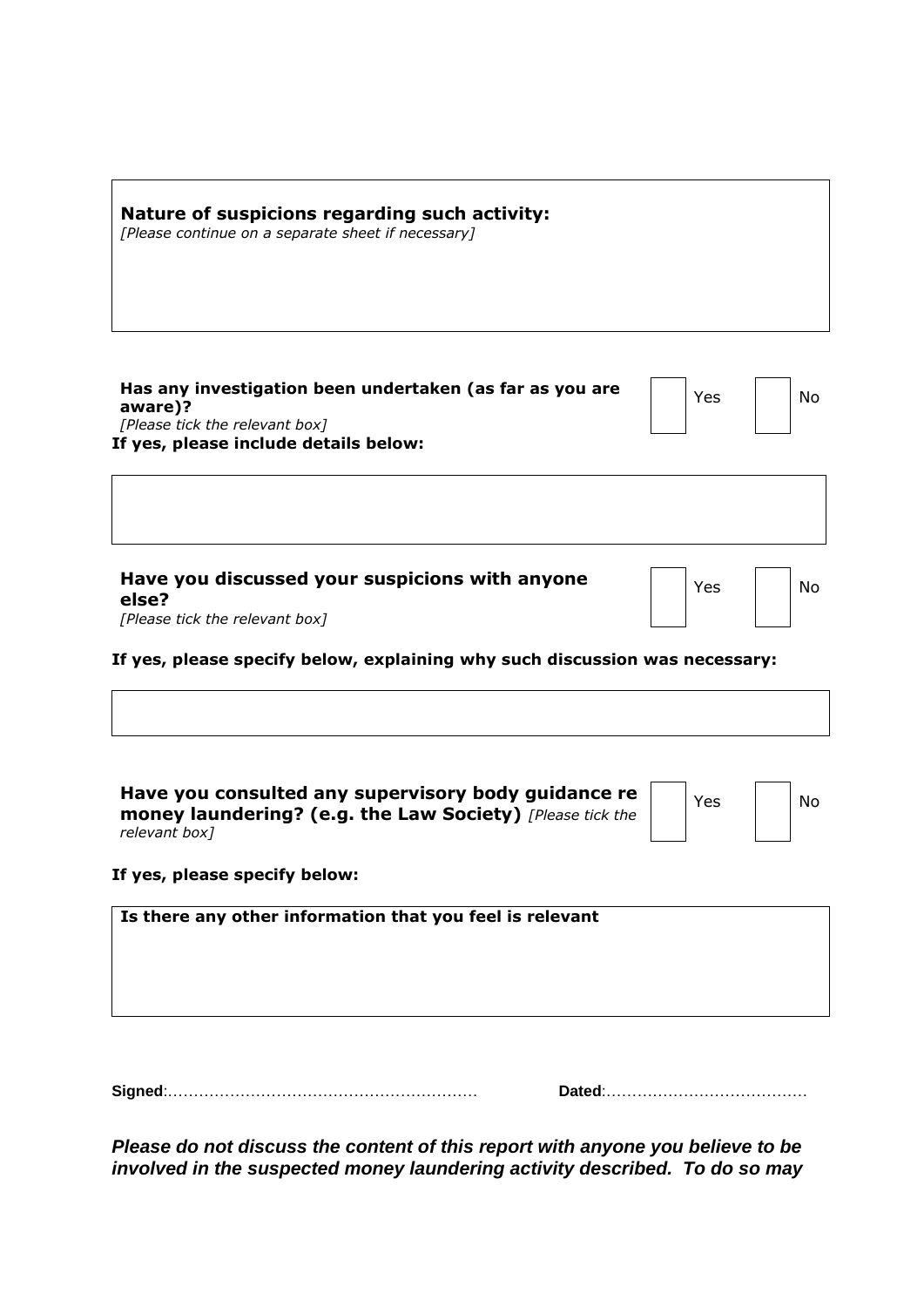*constitute a tipping off offence, which carries a maximum penalty of 5 years' imprisonment.*